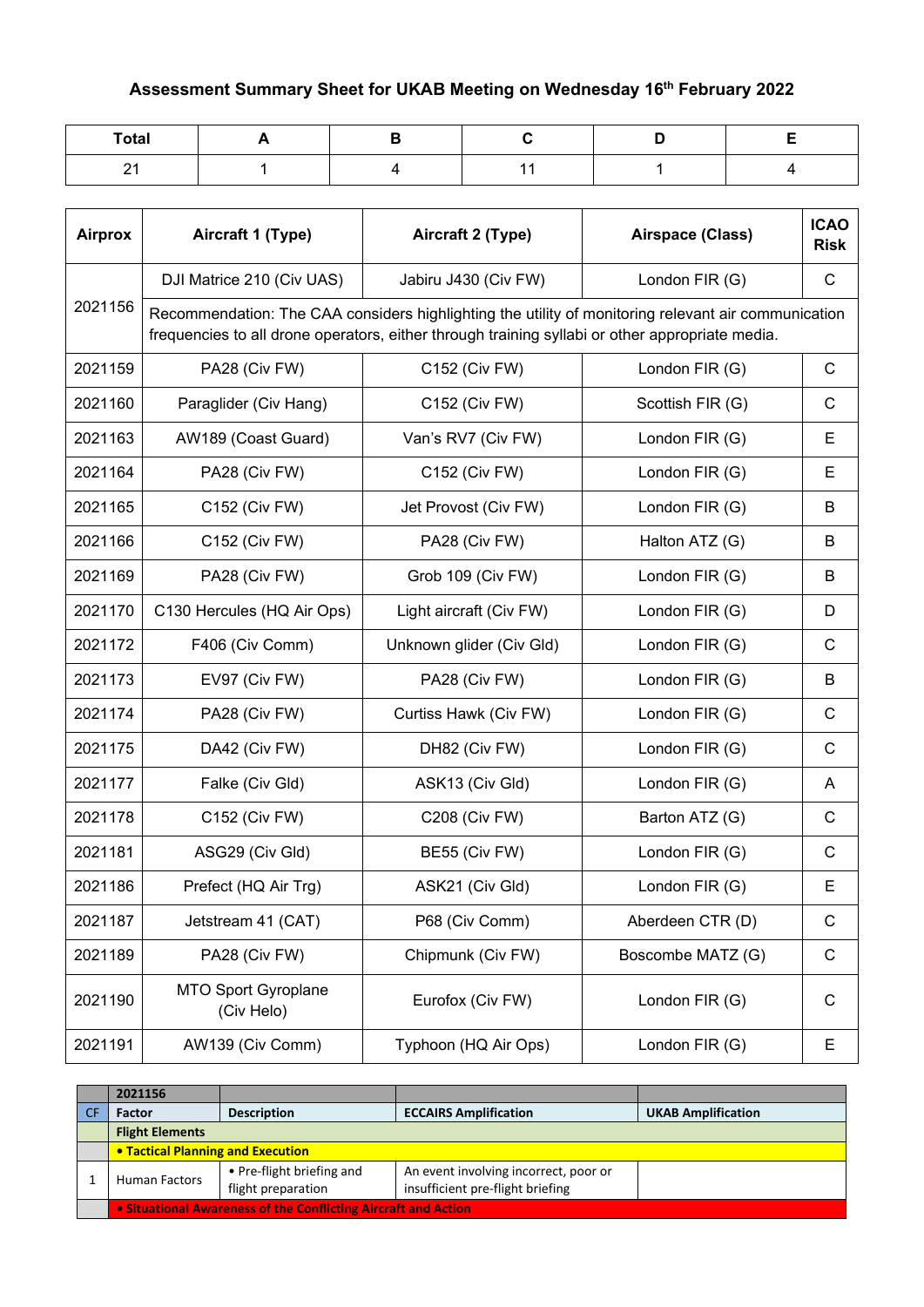| Contextual           | • Situational Awareness<br>and Sensory Events | Events involving a flight crew's<br>awareness and perception of situations | Pilot had no, late or only generic,<br><b>Situational Awareness</b>  |
|----------------------|-----------------------------------------------|----------------------------------------------------------------------------|----------------------------------------------------------------------|
| • See and Avoid      |                                               |                                                                            |                                                                      |
| <b>Human Factors</b> | • Monitoring of Other<br>Aircraft             | Events involving flight crew not fully<br>monitoring another aircraft      | Non-sighting or effectively a non-<br>sighting by one or both pilots |

|     | 2021159                           |                                                                |                                                                                                                                                  |                                                                                              |  |
|-----|-----------------------------------|----------------------------------------------------------------|--------------------------------------------------------------------------------------------------------------------------------------------------|----------------------------------------------------------------------------------------------|--|
| CF. | <b>Factor</b>                     | <b>Description</b>                                             | <b>ECCAIRS Amplification</b>                                                                                                                     | <b>UKAB Amplification</b>                                                                    |  |
|     | <b>Flight Elements</b>            |                                                                |                                                                                                                                                  |                                                                                              |  |
|     | • Tactical Planning and Execution |                                                                |                                                                                                                                                  |                                                                                              |  |
|     | <b>Human Factors</b>              | • Communications by Flight<br>Crew with ANS                    | An event related to the<br>communications between the flight<br>crew and the air navigation service.                                             | Pilot did not request appropriate<br>ATS service or communicate with<br>appropriate provider |  |
|     |                                   | • Situational Awareness of the Conflicting Aircraft and Action |                                                                                                                                                  |                                                                                              |  |
|     | Contextual                        | • Situational Awareness<br>and Sensory Events                  | Events involving a flight crew's<br>awareness and perception of situations                                                                       | Pilot had no, late or only generic,<br><b>Situational Awareness</b>                          |  |
|     | • See and Avoid                   |                                                                |                                                                                                                                                  |                                                                                              |  |
| 3   | <b>Human Factors</b>              | • Distraction - Job Related                                    | Events where flight crew are distracted<br>for job related reasons                                                                               |                                                                                              |  |
| 4   | <b>Human Factors</b>              | • Perception of Visual<br>Information                          | Events involving flight crew incorrectly<br>perceiving a situation visually and then<br>taking the wrong course of action or<br>path of movement | Pilot was concerned by the<br>proximity of the other aircraft                                |  |

|     | 2021160                |                                                                |                                                                                                                                                  |                                                                                         |  |  |
|-----|------------------------|----------------------------------------------------------------|--------------------------------------------------------------------------------------------------------------------------------------------------|-----------------------------------------------------------------------------------------|--|--|
| CF. | <b>Factor</b>          | <b>Description</b>                                             | <b>ECCAIRS Amplification</b>                                                                                                                     | <b>UKAB Amplification</b>                                                               |  |  |
|     | <b>Ground Elements</b> |                                                                |                                                                                                                                                  |                                                                                         |  |  |
|     |                        | • Situational Awareness and Action                             |                                                                                                                                                  |                                                                                         |  |  |
|     | Contextual             | ANS Flight Information<br>Provision                            | Provision of ANS flight information                                                                                                              | The ATCO/FISO was not required<br>to monitor the flight under a<br><b>Basic Service</b> |  |  |
|     | <b>Flight Elements</b> |                                                                |                                                                                                                                                  |                                                                                         |  |  |
|     |                        | • Situational Awareness of the Conflicting Aircraft and Action |                                                                                                                                                  |                                                                                         |  |  |
| 2   | Contextual             | • Situational Awareness<br>and Sensory Events                  | Events involving a flight crew's<br>awareness and perception of situations                                                                       | Pilot had no, late or only<br>generic, Situational Awareness                            |  |  |
|     | • See and Avoid        |                                                                |                                                                                                                                                  |                                                                                         |  |  |
| 3   | <b>Human Factors</b>   | • Perception of Visual<br>Information                          | Events involving flight crew incorrectly<br>perceiving a situation visually and then<br>taking the wrong course of action or<br>path of movement | Pilot was concerned by the<br>proximity of the other aircraft                           |  |  |

|     | 2021163                |                                                                |                                                                                                                                                              |                                                                                         |
|-----|------------------------|----------------------------------------------------------------|--------------------------------------------------------------------------------------------------------------------------------------------------------------|-----------------------------------------------------------------------------------------|
| CF. | Factor                 | <b>Description</b>                                             | <b>ECCAIRS Amplification</b>                                                                                                                                 | <b>UKAB Amplification</b>                                                               |
|     | <b>Ground Elements</b> |                                                                |                                                                                                                                                              |                                                                                         |
|     |                        | • Situational Awareness and Action                             |                                                                                                                                                              |                                                                                         |
|     | Contextual             | ANS Flight Information<br>$\bullet$<br>Provision               | Provision of ANS flight information                                                                                                                          | The ATCO/FISO was not required<br>to monitor the flight under a<br><b>Basic Service</b> |
|     | <b>Flight Elements</b> |                                                                |                                                                                                                                                              |                                                                                         |
|     |                        | • Situational Awareness of the Conflicting Aircraft and Action |                                                                                                                                                              |                                                                                         |
| 2   | Contextual             | • Situational Awareness<br>and Sensory Events                  | Events involving a flight crew's<br>awareness and perception of situations                                                                                   | Pilot had no, late, inaccurate or<br>only generic, Situational<br>Awareness             |
| 3   | <b>Human Factors</b>   | • Unnecessary Action                                           | Events involving flight crew performing<br>an action that was not required                                                                                   | Pilot was concerned by the<br>proximity of the other aircraft                           |
|     |                        | • Electronic Warning System Operation and Compliance           |                                                                                                                                                              |                                                                                         |
| 4   | Contextual             | • ACAS/TCAS RA                                                 | An event involving a genuine airborne<br>collision avoidance system/traffic alert<br>and collision avoidance system<br>resolution advisory warning triggered |                                                                                         |
|     | • See and Avoid        |                                                                |                                                                                                                                                              |                                                                                         |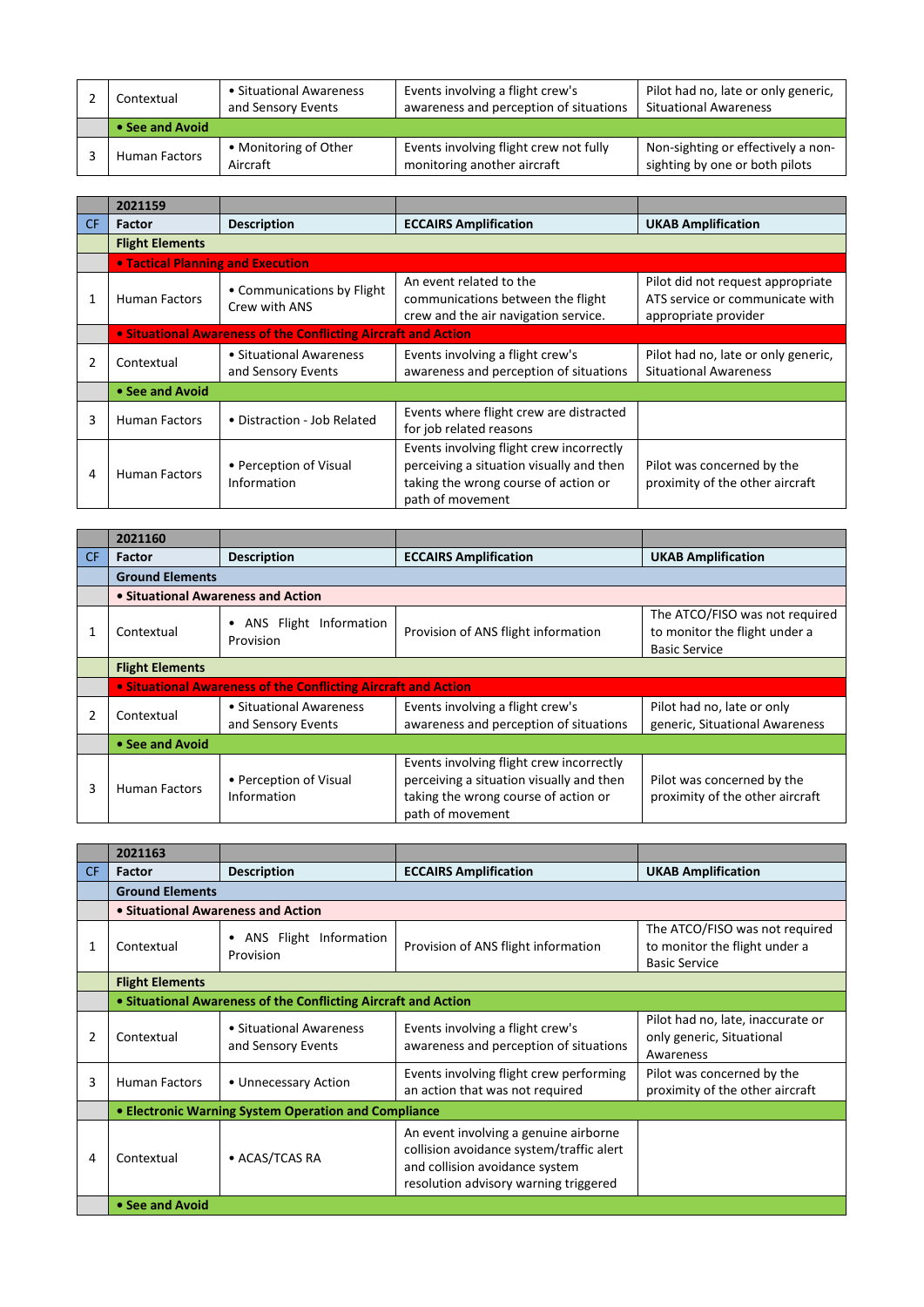| Contextual |                     | Events involving impairment due to an $\parallel$ One or both aircraft were |                         |
|------------|---------------------|-----------------------------------------------------------------------------|-------------------------|
|            | • Visual Impairment | inability to see properly                                                   | obscured from the other |

|     | 2021164                                                        |                                                      |                                                                                     |                                                                             |  |
|-----|----------------------------------------------------------------|------------------------------------------------------|-------------------------------------------------------------------------------------|-----------------------------------------------------------------------------|--|
| CF. | <b>Factor</b>                                                  | <b>Description</b>                                   | <b>ECCAIRS Amplification</b>                                                        | <b>UKAB Amplification</b>                                                   |  |
|     | <b>Flight Elements</b>                                         |                                                      |                                                                                     |                                                                             |  |
|     | • Situational Awareness of the Conflicting Aircraft and Action |                                                      |                                                                                     |                                                                             |  |
|     | Contextual                                                     | • Situational Awareness<br>and Sensory Events        | Events involving a flight crew's<br>awareness and perception of situations          | Pilot had no, late, inaccurate or<br>only generic, Situational<br>Awareness |  |
|     | Human Factors                                                  | • Unnecessary Action                                 | Events involving flight crew performing<br>an action that was not required          | Pilot was concerned by the<br>proximity of the other aircraft               |  |
|     |                                                                | • Electronic Warning System Operation and Compliance |                                                                                     |                                                                             |  |
| 3   | Contextual                                                     | • Other warning system<br>operation                  | An event involving a genuine warning<br>from an airborne system other than<br>TCAS. |                                                                             |  |
|     | • See and Avoid                                                |                                                      |                                                                                     |                                                                             |  |
| 4   | Contextual                                                     | • Visual Impairment                                  | Events involving impairment due to an<br>inability to see properly                  | One or both aircraft were<br>obscured from the other                        |  |

|           | 2021165                                  |                                                                       |                                                                                                                             |                                                                             |
|-----------|------------------------------------------|-----------------------------------------------------------------------|-----------------------------------------------------------------------------------------------------------------------------|-----------------------------------------------------------------------------|
| <b>CF</b> | Factor                                   | <b>Description</b>                                                    | <b>ECCAIRS Amplification</b>                                                                                                | <b>UKAB Amplification</b>                                                   |
|           | <b>Flight Elements</b>                   |                                                                       |                                                                                                                             |                                                                             |
|           |                                          | • Regulations, Processes, Procedures and Compliance                   |                                                                                                                             |                                                                             |
| 1         | <b>Human Factors</b>                     | • Use of policy/Procedures                                            | Events involving the use of the relevant<br>policy or procedures by flight crew                                             | Regulations and/or procedures<br>not complied with                          |
|           | <b>. Tactical Planning and Execution</b> |                                                                       |                                                                                                                             |                                                                             |
| 2         | <b>Human Factors</b>                     | • Monitoring of<br>Environment                                        | Events involving flight crew not to<br>appropriately monitoring the<br>environment                                          | Did not avoid/conform with the<br>pattern of traffic already formed         |
|           |                                          | <b>.</b> Situational Awareness of the Conflicting Aircraft and Action |                                                                                                                             |                                                                             |
| 3         | <b>Human Factors</b>                     | • Monitoring of<br>Communications                                     | Events involving flight crew that did not<br>appropriately monitor communications                                           |                                                                             |
| 4         | Contextual                               | • Situational Awareness and<br><b>Sensory Events</b>                  | Events involving a flight crew's<br>awareness and perception of situations                                                  | Pilot had no, late, inaccurate or<br>only generic, Situational<br>Awareness |
| 5         | <b>Human Factors</b>                     | Understanding/Comprehen<br>sion                                       | Events involving flight crew that did not<br>understand or comprehend a situation<br>or instruction                         | Pilot did not assimilate conflict<br>information                            |
|           | • See and Avoid                          |                                                                       |                                                                                                                             |                                                                             |
| 6         | <b>Human Factors</b>                     | • Distraction - Job Related                                           | Events where flight crew are distracted<br>for job related reasons                                                          |                                                                             |
| 7         | <b>Human Factors</b>                     | • Identification/Recognition                                          | Events involving flight crew not fully<br>identifying or recognising the reality of<br>a situation                          | Late sighting by one or both<br>pilots                                      |
| 8         | <b>Human Factors</b>                     | • Monitoring of Other<br>Aircraft                                     | Events involving flight crew not fully<br>monitoring another aircraft                                                       | Non-sighting or effectively a non-<br>sighting by one or both pilots        |
|           | • Outcome Events                         |                                                                       |                                                                                                                             |                                                                             |
| 9         | Contextual                               | • Near Airborne Collision<br>with Aircraft                            | An event involving a near collision by<br>an aircraft with an aircraft, balloon,<br>dirigible or other piloted air vehicles |                                                                             |

| 2021166                                             |                            |                                                                                 |                                                    |
|-----------------------------------------------------|----------------------------|---------------------------------------------------------------------------------|----------------------------------------------------|
| <b>Factor</b>                                       | <b>Description</b>         | <b>ECCAIRS Amplification</b>                                                    | <b>UKAB Amplification</b>                          |
| <b>Flight Elements</b>                              |                            |                                                                                 |                                                    |
| • Regulations, Processes, Procedures and Compliance |                            |                                                                                 |                                                    |
| <b>Human Factors</b>                                | • Use of policy/Procedures | Events involving the use of the relevant<br>policy or procedures by flight crew | Regulations and/or procedures<br>not complied with |
| <b>.</b> Tactical Planning and Execution            |                            |                                                                                 |                                                    |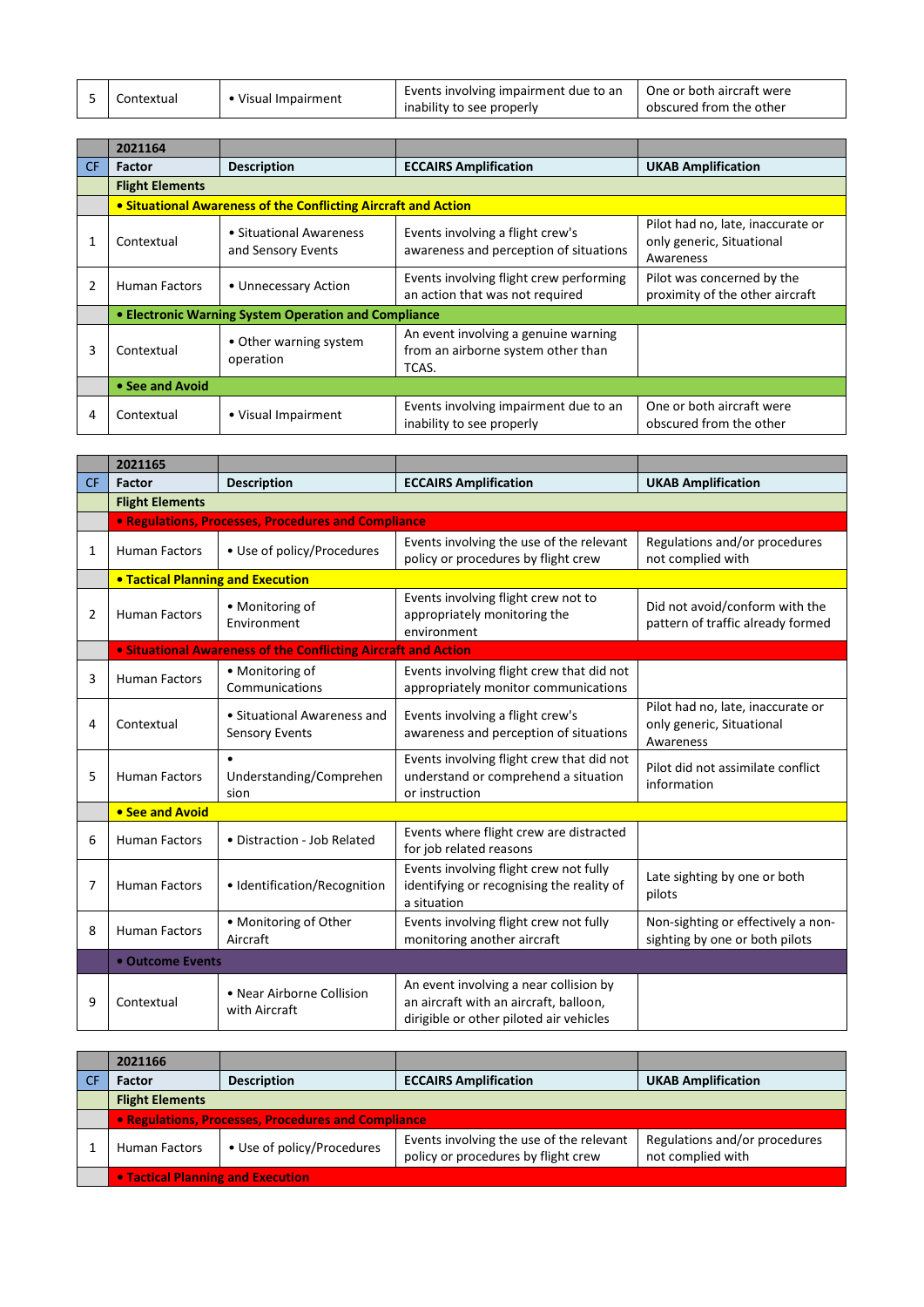| 2 | <b>Human Factors</b> | • Insufficient Decision/Plan                                   | Events involving flight crew not making<br>a sufficiently detailed decision or plan<br>to meet the needs of the situation | Inadequate plan adaption                                                     |
|---|----------------------|----------------------------------------------------------------|---------------------------------------------------------------------------------------------------------------------------|------------------------------------------------------------------------------|
| 3 | <b>Human Factors</b> | • Monitoring of<br>Environment                                 | Events involving flight crew not to<br>appropriately monitoring the<br>environment                                        | Did not avoid/conform with the<br>pattern of traffic already formed          |
| 4 | <b>Human Factors</b> | • Pre-flight briefing and<br>flight preparation                | An event involving incorrect, poor or<br>insufficient pre-flight briefing                                                 |                                                                              |
|   |                      | • Situational Awareness of the Conflicting Aircraft and Action |                                                                                                                           |                                                                              |
| 5 | <b>Human Factors</b> | • Lack of Action                                               | Events involving flight crew not taking<br>any action at all when they should have<br>done so                             | Pilot flew close enough to cause<br>concern despite Situational<br>Awareness |
| 6 | Contextual           | • Situational Awareness<br>and Sensory Events                  | Events involving a flight crew's<br>awareness and perception of situations                                                | Pilot had no, late or only generic,<br><b>Situational Awareness</b>          |
|   |                      | <b>• Electronic Warning System Operation and Compliance</b>    |                                                                                                                           |                                                                              |
| 7 | <b>Human Factors</b> | • Response to Warning<br>System                                | An event involving the incorrect<br>response of flight crew following the                                                 | CWS misinterpreted, not<br>optimally actioned or CWS alert                   |
|   |                      |                                                                | operation of an aircraft warning system                                                                                   | expected but none reported                                                   |
|   | • See and Avoid      |                                                                |                                                                                                                           |                                                                              |
| 8 | <b>Human Factors</b> | • Identification/Recognition                                   | Events involving flight crew not fully<br>identifying or recognising the reality of<br>a situation                        | Late sighting by one or both<br>pilots                                       |
| 9 | Contextual           | • Visual Impairment                                            | Events involving impairment due to an<br>inability to see properly                                                        | One or both aircraft were<br>obscured from the other                         |
|   | • Outcome Events     |                                                                |                                                                                                                           |                                                                              |

|           | 2021169                            |                                                                       |                                                                                                                                                       |                                                                                         |
|-----------|------------------------------------|-----------------------------------------------------------------------|-------------------------------------------------------------------------------------------------------------------------------------------------------|-----------------------------------------------------------------------------------------|
| <b>CF</b> | Factor                             | <b>Description</b>                                                    | <b>ECCAIRS Amplification</b>                                                                                                                          | <b>UKAB Amplification</b>                                                               |
|           | <b>Ground Elements</b>             |                                                                       |                                                                                                                                                       |                                                                                         |
|           | • Situational Awareness and Action |                                                                       |                                                                                                                                                       |                                                                                         |
| 1         | Contextual                         | • ANS Flight Information<br>Provision                                 | Provision of ANS flight information                                                                                                                   | The ATCO/FISO was not required<br>to monitor the flight under a<br><b>Basic Service</b> |
|           | <b>Flight Elements</b>             |                                                                       |                                                                                                                                                       |                                                                                         |
|           |                                    | <b>• Situational Awareness of the Conflicting Aircraft and Action</b> |                                                                                                                                                       |                                                                                         |
| 3         | Contextual                         | • Situational Awareness<br>and Sensory Events                         | Events involving a flight crew's<br>awareness and perception of situations                                                                            | Pilot had no, late or only generic,<br><b>Situational Awareness</b>                     |
|           |                                    | <b>• Electronic Warning System Operation and Compliance</b>           |                                                                                                                                                       |                                                                                         |
| 4         | Technical                          | • ACAS/TCAS System<br>Failure                                         | An event involving the system which<br>provides information to determine<br>aircraft position and is primarily<br>independent of ground installations | Incompatible CWS equipment                                                              |
|           | • See and Avoid                    |                                                                       |                                                                                                                                                       |                                                                                         |
| 5         | <b>Human Factors</b>               | • Identification/Recognition                                          | Events involving flight crew not fully<br>identifying or recognising the reality of<br>a situation                                                    | Late sighting by one or both<br>pilots                                                  |
| 6         | <b>Human Factors</b>               | • Monitoring of Other<br>Aircraft                                     | Events involving flight crew not fully<br>monitoring another aircraft                                                                                 | Non-sighting or effectively a non-<br>sighting by one or both pilots                    |
|           | • Outcome Events                   |                                                                       |                                                                                                                                                       |                                                                                         |
| 7         | Contextual                         | • Near Airborne Collision<br>with Aircraft                            | An event involving a near collision by<br>an aircraft with an aircraft, balloon,<br>dirigible or other piloted air vehicles                           |                                                                                         |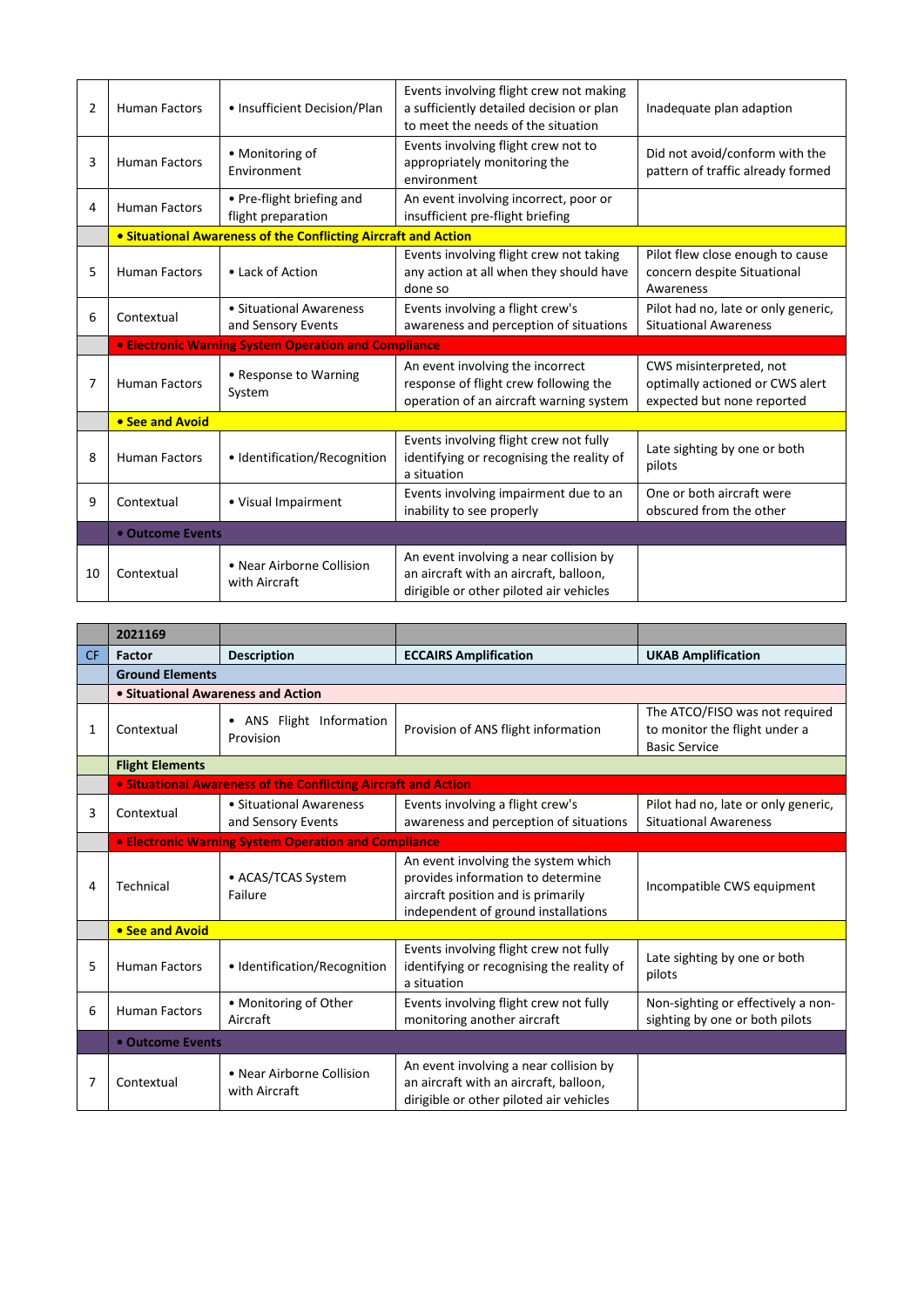## **2021170**

In assessing the contributory factors associated with this incident, the Board concluded that, due to the inability to correlate the C130 report with other traffic, a useful assessment could not be made.

|     | 2021172                            |                                                                |                                                                                                                                                  |                                                                                                |
|-----|------------------------------------|----------------------------------------------------------------|--------------------------------------------------------------------------------------------------------------------------------------------------|------------------------------------------------------------------------------------------------|
| CF. | <b>Factor</b>                      | <b>Description</b>                                             | <b>ECCAIRS Amplification</b>                                                                                                                     | <b>UKAB Amplification</b>                                                                      |
|     | <b>Ground Elements</b>             |                                                                |                                                                                                                                                  |                                                                                                |
|     | • Situational Awareness and Action |                                                                |                                                                                                                                                  |                                                                                                |
|     | Contextual                         | • Traffic Management<br><b>Information Action</b>              | An event involving traffic management<br>information actions                                                                                     | The ground element had only<br>generic, late, inaccurate or no<br><b>Situational Awareness</b> |
|     | <b>Flight Elements</b>             |                                                                |                                                                                                                                                  |                                                                                                |
|     |                                    | • Situational Awareness of the Conflicting Aircraft and Action |                                                                                                                                                  |                                                                                                |
| 2   | Contextual                         | • Situational Awareness<br>and Sensory Events                  | Events involving a flight crew's<br>awareness and perception of<br>situations                                                                    | Pilot had no, late, inaccurate or<br>only generic, Situational<br>Awareness                    |
|     | • See and Avoid                    |                                                                |                                                                                                                                                  |                                                                                                |
| 3   | <b>Human Factors</b>               | • Perception of Visual<br>Information                          | Events involving flight crew incorrectly<br>perceiving a situation visually and then<br>taking the wrong course of action or<br>path of movement | Pilot was concerned by the<br>proximity of the other aircraft                                  |

|           | 2021173                |                                                                |                                                                                                                                                       |                                                                      |  |  |
|-----------|------------------------|----------------------------------------------------------------|-------------------------------------------------------------------------------------------------------------------------------------------------------|----------------------------------------------------------------------|--|--|
| <b>CF</b> | Factor                 | <b>Description</b>                                             | <b>ECCAIRS Amplification</b>                                                                                                                          | <b>UKAB Amplification</b>                                            |  |  |
|           | <b>Flight Elements</b> |                                                                |                                                                                                                                                       |                                                                      |  |  |
|           |                        | • Situational Awareness of the Conflicting Aircraft and Action |                                                                                                                                                       |                                                                      |  |  |
|           | Contextual             | • Situational Awareness<br>and Sensory Events                  | Events involving a flight crew's<br>awareness and perception of situations                                                                            | Pilot had no, late or only generic,<br><b>Situational Awareness</b>  |  |  |
|           |                        | • Electronic Warning System Operation and Compliance           |                                                                                                                                                       |                                                                      |  |  |
| 2         | Technical              | • ACAS/TCAS System<br>Failure                                  | An event involving the system which<br>provides information to determine<br>aircraft position and is primarily<br>independent of ground installations | Incompatible CWS equipment                                           |  |  |
|           | • See and Avoid        |                                                                |                                                                                                                                                       |                                                                      |  |  |
| 3         | <b>Human Factors</b>   | • Identification/Recognition                                   | Events involving flight crew not fully<br>identifying or recognising the reality of<br>a situation                                                    | Late sighting by one or both<br>pilots                               |  |  |
| 4         | <b>Human Factors</b>   | • Monitoring of Other<br>Aircraft                              | Events involving flight crew not fully<br>monitoring another aircraft                                                                                 | Non-sighting or effectively a non-<br>sighting by one or both pilots |  |  |
|           | • Outcome Events       |                                                                |                                                                                                                                                       |                                                                      |  |  |
| 5         | Contextual             | • Near Airborne Collision<br>with Aircraft                     | An event involving a near collision by<br>an aircraft with an aircraft, balloon,<br>dirigible or other piloted air vehicles                           |                                                                      |  |  |

|     | 2021174                            |                                                     |                                                                                                                                                                |                                                          |
|-----|------------------------------------|-----------------------------------------------------|----------------------------------------------------------------------------------------------------------------------------------------------------------------|----------------------------------------------------------|
| CF. | <b>Factor</b>                      | <b>Description</b>                                  | <b>ECCAIRS Amplification</b>                                                                                                                                   | <b>UKAB Amplification</b>                                |
|     | <b>Ground Elements</b>             |                                                     |                                                                                                                                                                |                                                          |
|     |                                    | • Regulations, Processes, Procedures and Compliance |                                                                                                                                                                |                                                          |
|     | <b>Human Factors</b>               | • ATM Regulatory Deviation                          | An event involving a deviation from an<br>Air Traffic Management Regulation.                                                                                   | Regulations and/or procedures<br>not fully complied with |
|     | • Situational Awareness and Action |                                                     |                                                                                                                                                                |                                                          |
| 2   | <b>Human Factors</b>               | • Expectation/Assumption                            | Events involving an individual or a<br>crew/ team acting on the basis of<br>expectation or assumptions of a<br>situation that is different from the<br>reality | Concerned by the proximity of<br>the aircraft            |
|     | <b>Flight Elements</b>             |                                                     |                                                                                                                                                                |                                                          |
|     |                                    | • Regulations, Processes, Procedures and Compliance |                                                                                                                                                                |                                                          |
| 3   | <b>Human Factors</b>               | • Use of policy/Procedures                          | Events involving the use of the relevant<br>policy or procedures by flight crew                                                                                | Regulations and/or procedures<br>not complied with       |
|     | • Tactical Planning and Execution  |                                                     |                                                                                                                                                                |                                                          |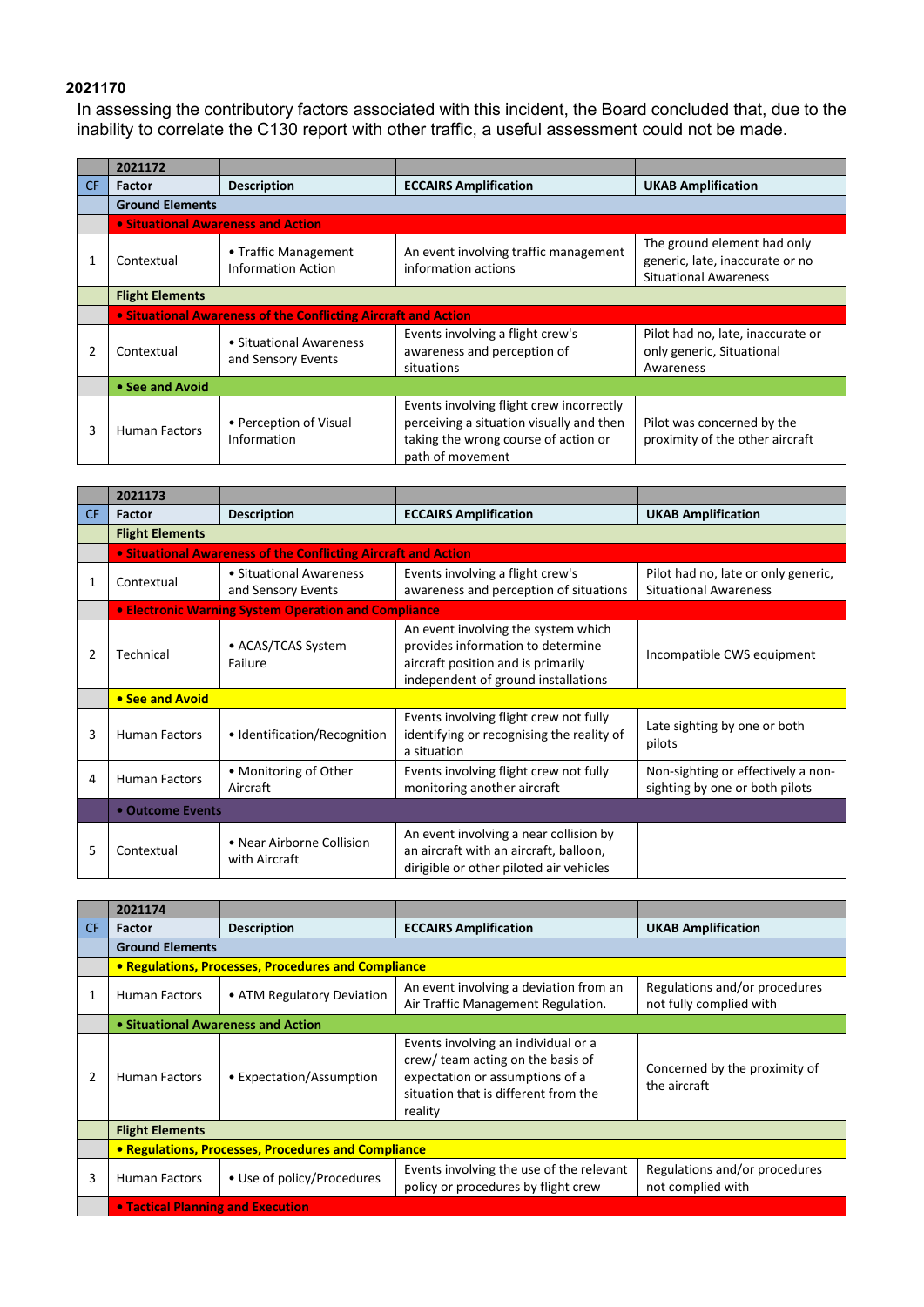| 4 | <b>Human Factors</b> | • Communications by Flight<br>Crew with ANS                    | An event related to the<br>communications between the flight<br>crew and the air navigation service.                      | Pilot did not request appropriate<br>ATS service or communicate with<br>appropriate provider |
|---|----------------------|----------------------------------------------------------------|---------------------------------------------------------------------------------------------------------------------------|----------------------------------------------------------------------------------------------|
| 5 | <b>Human Factors</b> | • Insufficient Decision/Plan                                   | Events involving flight crew not making<br>a sufficiently detailed decision or plan<br>to meet the needs of the situation | Inadequate plan adaption                                                                     |
| 6 | <b>Human Factors</b> | • Transponder Selection<br>and Usage                           | An event involving the selection and<br>usage of transponders                                                             |                                                                                              |
|   |                      | • Situational Awareness of the Conflicting Aircraft and Action |                                                                                                                           |                                                                                              |
|   | Contextual           | • Situational Awareness<br>and Sensory Events                  | Events involving a flight crew's<br>awareness and perception of situations                                                | Pilot had no, late or only generic,<br><b>Situational Awareness</b>                          |
|   | • See and Avoid      |                                                                |                                                                                                                           |                                                                                              |
| 8 | <b>Human Factors</b> | • Identification/Recognition                                   | Events involving flight crew not fully<br>identifying or recognising the reality of<br>a situation                        | Late sighting by one or both<br>pilots                                                       |

|                | 2021175                                  |                                                                       |                                                                                                                                                                |                                                                                              |  |  |
|----------------|------------------------------------------|-----------------------------------------------------------------------|----------------------------------------------------------------------------------------------------------------------------------------------------------------|----------------------------------------------------------------------------------------------|--|--|
| <b>CF</b>      | <b>Factor</b>                            | <b>Description</b>                                                    | <b>ECCAIRS Amplification</b>                                                                                                                                   | <b>UKAB Amplification</b>                                                                    |  |  |
|                | <b>Ground Elements</b>                   |                                                                       |                                                                                                                                                                |                                                                                              |  |  |
|                | • Situational Awareness and Action       |                                                                       |                                                                                                                                                                |                                                                                              |  |  |
| 1              | <b>Human Factors</b>                     | • Expectation/Assumption                                              | Events involving an individual or a<br>crew/ team acting on the basis of<br>expectation or assumptions of a<br>situation that is different from the<br>reality | Concerned by the proximity of<br>the aircraft                                                |  |  |
|                | <b>Flight Elements</b>                   |                                                                       |                                                                                                                                                                |                                                                                              |  |  |
|                | <b>. Tactical Planning and Execution</b> |                                                                       |                                                                                                                                                                |                                                                                              |  |  |
| $\overline{2}$ | <b>Human Factors</b>                     | • Communications by Flight<br>Crew with ANS                           | An event related to the<br>communications between the flight<br>crew and the air navigation service.                                                           | Pilot did not request appropriate<br>ATS service or communicate with<br>appropriate provider |  |  |
|                |                                          | <b>• Situational Awareness of the Conflicting Aircraft and Action</b> |                                                                                                                                                                |                                                                                              |  |  |
| $\overline{3}$ | <b>Human Factors</b>                     | • Monitoring of<br>Communications                                     | Events involving flight crew that did not<br>appropriately monitor communications                                                                              |                                                                                              |  |  |
| 4              | Contextual                               | • Situational Awareness<br>and Sensory Events                         | Events involving a flight crew's<br>awareness and perception of situations                                                                                     | Pilot had no, late or only generic,<br><b>Situational Awareness</b>                          |  |  |
|                |                                          | <b>• Electronic Warning System Operation and Compliance</b>           |                                                                                                                                                                |                                                                                              |  |  |
| 5              | <b>Human Factors</b>                     | • Response to Warning<br>System                                       | An event involving the incorrect<br>response of flight crew following the<br>operation of an aircraft warning system                                           | CWS misinterpreted, not<br>optimally actioned or CWS alert<br>expected but none reported     |  |  |
|                | • See and Avoid                          |                                                                       |                                                                                                                                                                |                                                                                              |  |  |
| 6              | <b>Human Factors</b>                     | • Perception of Visual<br>Information                                 | Events involving flight crew incorrectly<br>perceiving a situation visually and then<br>taking the wrong course of action or<br>path of movement               | Pilot was concerned by the<br>proximity of the other aircraft                                |  |  |

|                | 2021177                                              |                                                                |                                                                                                                           |                                                                     |
|----------------|------------------------------------------------------|----------------------------------------------------------------|---------------------------------------------------------------------------------------------------------------------------|---------------------------------------------------------------------|
| CF.            | <b>Factor</b>                                        | <b>Description</b>                                             | <b>ECCAIRS Amplification</b>                                                                                              | <b>UKAB Amplification</b>                                           |
|                | <b>Flight Elements</b>                               |                                                                |                                                                                                                           |                                                                     |
|                |                                                      | • Regulations, Processes, Procedures and Compliance            |                                                                                                                           |                                                                     |
| 1              | <b>Human Factors</b>                                 | • Use of policy/Procedures                                     | Events involving the use of the relevant<br>policy or procedures by flight crew                                           | Regulations and/or procedures<br>not complied with                  |
|                | • Tactical Planning and Execution                    |                                                                |                                                                                                                           |                                                                     |
| $\overline{2}$ | <b>Human Factors</b>                                 | • Insufficient Decision/Plan                                   | Events involving flight crew not making<br>a sufficiently detailed decision or plan<br>to meet the needs of the situation | Inadequate plan adaption                                            |
|                |                                                      | • Situational Awareness of the Conflicting Aircraft and Action |                                                                                                                           |                                                                     |
| 3              | Contextual                                           | • Situational Awareness<br>and Sensory Events                  | Events involving a flight crew's<br>awareness and perception of situations                                                | Pilot had no, late or only generic,<br><b>Situational Awareness</b> |
|                | • Electronic Warning System Operation and Compliance |                                                                |                                                                                                                           |                                                                     |
| 4              | Technical                                            | • ACAS/TCAS System<br>Failure                                  | An event involving the system which<br>provides information to determine                                                  | Incompatible CWS equipment                                          |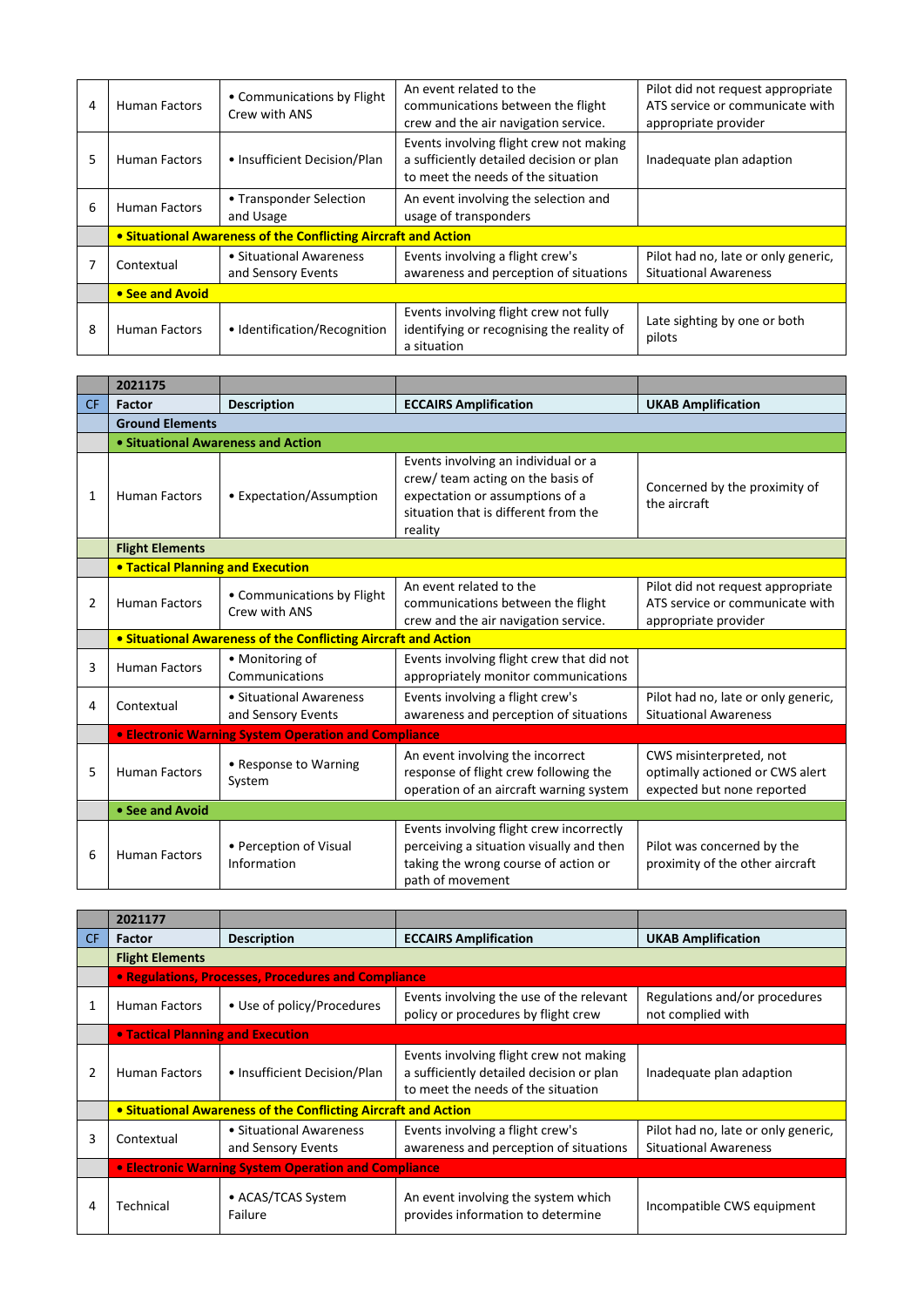|   |                      |                                            | aircraft position and is primarily<br>independent of ground installations                                                   |                                                                      |
|---|----------------------|--------------------------------------------|-----------------------------------------------------------------------------------------------------------------------------|----------------------------------------------------------------------|
|   | • See and Avoid      |                                            |                                                                                                                             |                                                                      |
| 5 | <b>Human Factors</b> | • Distraction - Job Related                | Events where flight crew are distracted<br>for job related reasons                                                          |                                                                      |
| 6 | <b>Human Factors</b> | • Identification/Recognition               | Events involving flight crew not fully<br>identifying or recognising the reality of<br>a situation                          | Late sighting by one or both<br>pilots                               |
|   | Contextual           | • Loss of Separation                       | An event involving a loss of separation<br>between aircraft                                                                 | Pilot flew into conflict                                             |
| 8 | <b>Human Factors</b> | • Monitoring of Other<br>Aircraft          | Events involving flight crew not fully<br>monitoring another aircraft                                                       | Non-sighting or effectively a non-<br>sighting by one or both pilots |
|   | • Outcome Events     |                                            |                                                                                                                             |                                                                      |
| 9 | Contextual           | • Near Airborne Collision<br>with Aircraft | An event involving a near collision by<br>an aircraft with an aircraft, balloon,<br>dirigible or other piloted air vehicles |                                                                      |

|                | 2021178                                  |                                                                       |                                                                                                                                                  |                                                                                                 |
|----------------|------------------------------------------|-----------------------------------------------------------------------|--------------------------------------------------------------------------------------------------------------------------------------------------|-------------------------------------------------------------------------------------------------|
| <b>CF</b>      | <b>Factor</b>                            | <b>Description</b>                                                    | <b>ECCAIRS Amplification</b>                                                                                                                     | <b>UKAB Amplification</b>                                                                       |
|                | <b>Flight Elements</b>                   |                                                                       |                                                                                                                                                  |                                                                                                 |
|                |                                          | • Regulations, Processes, Procedures and Compliance                   |                                                                                                                                                  |                                                                                                 |
| 1              | Human Factors                            | · Use of policy/Procedures                                            | Events involving the use of the relevant<br>policy or procedures by flight crew                                                                  | Regulations and/or procedures<br>not complied with                                              |
|                | <b>. Tactical Planning and Execution</b> |                                                                       |                                                                                                                                                  |                                                                                                 |
| 2              | Human Factors                            | • Action Performed<br>Incorrectly                                     | Events involving flight crew performing<br>the selected action incorrectly                                                                       | Incorrect or ineffective<br>execution                                                           |
| 3              | <b>Human Factors</b>                     | • Airspace Infringement                                               | An event involving an infringement /<br>unauthorized penetration of a controlled<br>or restricted airspace.                                      | E.g. ATZ or Controlled Airspace                                                                 |
| 4              | Human Factors                            | • Communications by Flight<br>Crew with ANS                           | An event related to the communications<br>between the flight crew and the air<br>navigation service.                                             | Pilot did not request<br>appropriate ATS service or<br>communicate with appropriate<br>provider |
| 5              | <b>Human Factors</b>                     | • Late Decision/Plan                                                  | Events involving flight crew making a<br>decision too late to meet the needs of<br>the situation                                                 |                                                                                                 |
| 6              | Human Factors                            | • Monitoring of<br>Environment                                        | Events involving flight crew not to<br>appropriately monitoring the<br>environment                                                               | Did not avoid/conform with the<br>pattern of traffic already<br>formed                          |
|                |                                          | <b>.</b> Situational Awareness of the Conflicting Aircraft and Action |                                                                                                                                                  |                                                                                                 |
| $\overline{7}$ | Human Factors                            | • Monitoring of<br>Communications                                     | Events involving flight crew that did not<br>appropriately monitor communications                                                                |                                                                                                 |
| 8              | Contextual                               | • Situational Awareness<br>and Sensory Events                         | Events involving a flight crew's<br>awareness and perception of situations                                                                       | Pilot had no, late, inaccurate or<br>only generic, Situational                                  |
|                |                                          |                                                                       |                                                                                                                                                  | Awareness                                                                                       |
|                |                                          | <b>• Electronic Warning System Operation and Compliance</b>           |                                                                                                                                                  |                                                                                                 |
| 9              | Human Factors                            | • Response to Warning<br>System                                       | An event involving the incorrect response<br>of flight crew following the operation of<br>an aircraft warning system                             | CWS misinterpreted, not<br>optimally actioned or CWS alert<br>expected but none reported        |
|                | • See and Avoid                          |                                                                       |                                                                                                                                                  |                                                                                                 |
| 10             | <b>Human Factors</b>                     | • Incorrect Action Selection                                          | Events involving flight crew performing<br>or choosing the wrong course of action                                                                | Pilot flew close enough to<br>cause concern                                                     |
| 11             | Human Factors                            | • Monitoring of Other<br>Aircraft                                     | Events involving flight crew not fully<br>monitoring another aircraft                                                                            | Non-sighting or effectively a<br>non-sighting by one or both<br>pilots                          |
| 12             | Human Factors                            | • Perception of Visual<br>Information                                 | Events involving flight crew incorrectly<br>perceiving a situation visually and then<br>taking the wrong course of action or path<br>of movement |                                                                                                 |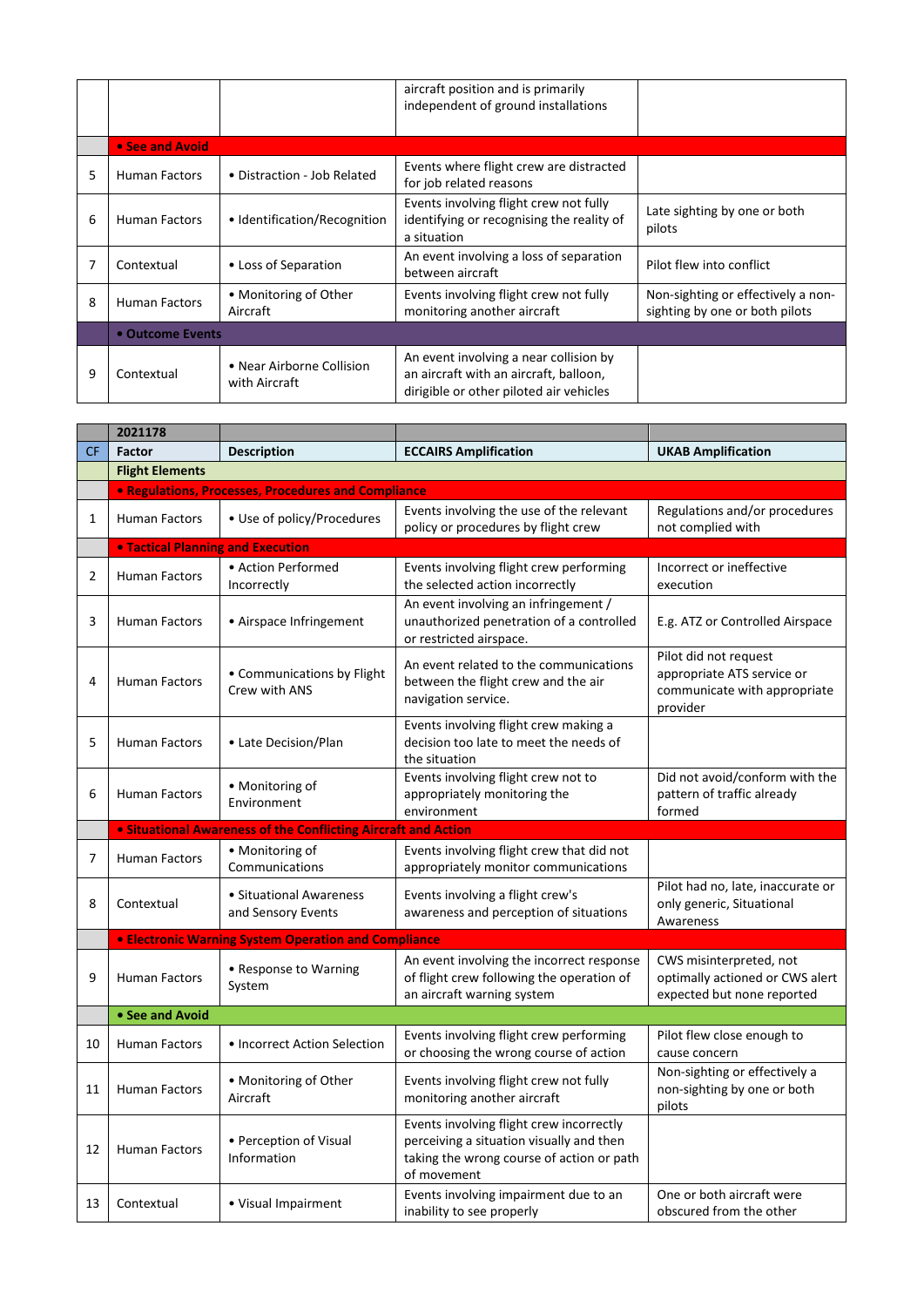|           | 2021181                                  |                                                                |                                                                                                                                                       |                                                                                         |  |
|-----------|------------------------------------------|----------------------------------------------------------------|-------------------------------------------------------------------------------------------------------------------------------------------------------|-----------------------------------------------------------------------------------------|--|
| <b>CF</b> | <b>Factor</b>                            | <b>Description</b>                                             | <b>ECCAIRS Amplification</b>                                                                                                                          | <b>UKAB Amplification</b>                                                               |  |
|           | <b>Ground Elements</b>                   |                                                                |                                                                                                                                                       |                                                                                         |  |
|           | • Situational Awareness and Action       |                                                                |                                                                                                                                                       |                                                                                         |  |
| 1         | Contextual                               | • ANS Flight Information<br>Provision                          | Provision of ANS flight information                                                                                                                   | The ATCO/FISO was not required<br>to monitor the flight under a<br><b>Basic Service</b> |  |
|           |                                          | • Electronic Warning System Operation and Compliance           |                                                                                                                                                       |                                                                                         |  |
| 2         | Technical                                | Conflict Alert System<br>Failure                               | Conflict Alert System did not function<br>as expected                                                                                                 | The Conflict Alert system did not<br>function or was not utilised in<br>this situation  |  |
|           | <b>Flight Elements</b>                   |                                                                |                                                                                                                                                       |                                                                                         |  |
|           | <b>• Tactical Planning and Execution</b> |                                                                |                                                                                                                                                       |                                                                                         |  |
| 3         | <b>Human Factors</b>                     | • Insufficient Decision/Plan                                   | Events involving flight crew not making<br>a sufficiently detailed decision or plan<br>to meet the needs of the situation                             | Inadequate plan adaption                                                                |  |
| 4         | <b>Human Factors</b>                     | • Transponder Selection<br>and Usage                           | An event involving the selection and<br>usage of transponders                                                                                         |                                                                                         |  |
|           |                                          | • Situational Awareness of the Conflicting Aircraft and Action |                                                                                                                                                       |                                                                                         |  |
| 5         | Contextual                               | • Situational Awareness<br>and Sensory Events                  | Events involving a flight crew's<br>awareness and perception of situations                                                                            | Pilot had no, late or only generic,<br><b>Situational Awareness</b>                     |  |
|           |                                          | <b>• Electronic Warning System Operation and Compliance</b>    |                                                                                                                                                       |                                                                                         |  |
| 6         | Technical                                | • ACAS/TCAS System<br>Failure                                  | An event involving the system which<br>provides information to determine<br>aircraft position and is primarily<br>independent of ground installations | Incompatible CWS equipment                                                              |  |
|           | • See and Avoid                          |                                                                |                                                                                                                                                       |                                                                                         |  |
| 7         | <b>Human Factors</b>                     | • Monitoring of Other<br>Aircraft                              | Events involving flight crew not fully<br>monitoring another aircraft                                                                                 | Non-sighting or effectively a non-<br>sighting by one or both pilots                    |  |

|    | 2021186                |                                                      |                                                                                                                                                  |                                                               |
|----|------------------------|------------------------------------------------------|--------------------------------------------------------------------------------------------------------------------------------------------------|---------------------------------------------------------------|
| CF | <b>Factor</b>          | <b>Description</b>                                   | <b>ECCAIRS Amplification</b>                                                                                                                     | <b>UKAB Amplification</b>                                     |
|    | <b>Flight Elements</b> |                                                      |                                                                                                                                                  |                                                               |
|    |                        | • Electronic Warning System Operation and Compliance |                                                                                                                                                  |                                                               |
|    | Contextual             | • Other warning system<br>operation                  | An event involving a genuine warning<br>from an airborne system other than<br>TCAS.                                                              |                                                               |
|    | • See and Avoid        |                                                      |                                                                                                                                                  |                                                               |
| 2  | <b>Human Factors</b>   | • Identification/Recognition                         | Events involving flight crew not fully<br>identifying or recognising the reality of a<br>situation                                               | Late sighting by one or both<br>pilots                        |
| 3  | <b>Human Factors</b>   | • Perception of Visual<br>Information                | Events involving flight crew incorrectly<br>perceiving a situation visually and then<br>taking the wrong course of action or path<br>of movement | Pilot was concerned by the<br>proximity of the other aircraft |

|                | 2021187                |                                                     |                                                                                                                                                             |                                                                                                |
|----------------|------------------------|-----------------------------------------------------|-------------------------------------------------------------------------------------------------------------------------------------------------------------|------------------------------------------------------------------------------------------------|
| CF.            | <b>Factor</b>          | <b>Description</b>                                  | <b>ECCAIRS Amplification</b>                                                                                                                                | <b>UKAB Amplification</b>                                                                      |
|                | <b>Ground Elements</b> |                                                     |                                                                                                                                                             |                                                                                                |
|                |                        | • Situational Awareness and Action                  |                                                                                                                                                             |                                                                                                |
| 1              | <b>Human Factors</b>   | • ANS Traffic Information<br>Provision              | Provision of ANS traffic information                                                                                                                        | ΤI<br>not provided,<br>inaccurate,<br>inadequate, or late                                      |
| $\overline{2}$ | <b>Human Factors</b>   | • Conflict Detection -<br>Detected Late             | An event involving the late detection of a<br>conflict between aircraft                                                                                     |                                                                                                |
| 3              | <b>Human Factors</b>   | • Expectation/Assumption                            | Events involving an individual or a crew/<br>team acting on the basis of expectation<br>or assumptions of a situation that is<br>different from the reality |                                                                                                |
| 4              | Contextual             | • Traffic Management<br><b>Information Action</b>   | An event involving traffic management<br>information actions                                                                                                | The ground element had only<br>generic, late, inaccurate or no<br><b>Situational Awareness</b> |
|                | <b>Flight Elements</b> |                                                     |                                                                                                                                                             |                                                                                                |
|                |                        | • Regulations, Processes, Procedures and Compliance |                                                                                                                                                             |                                                                                                |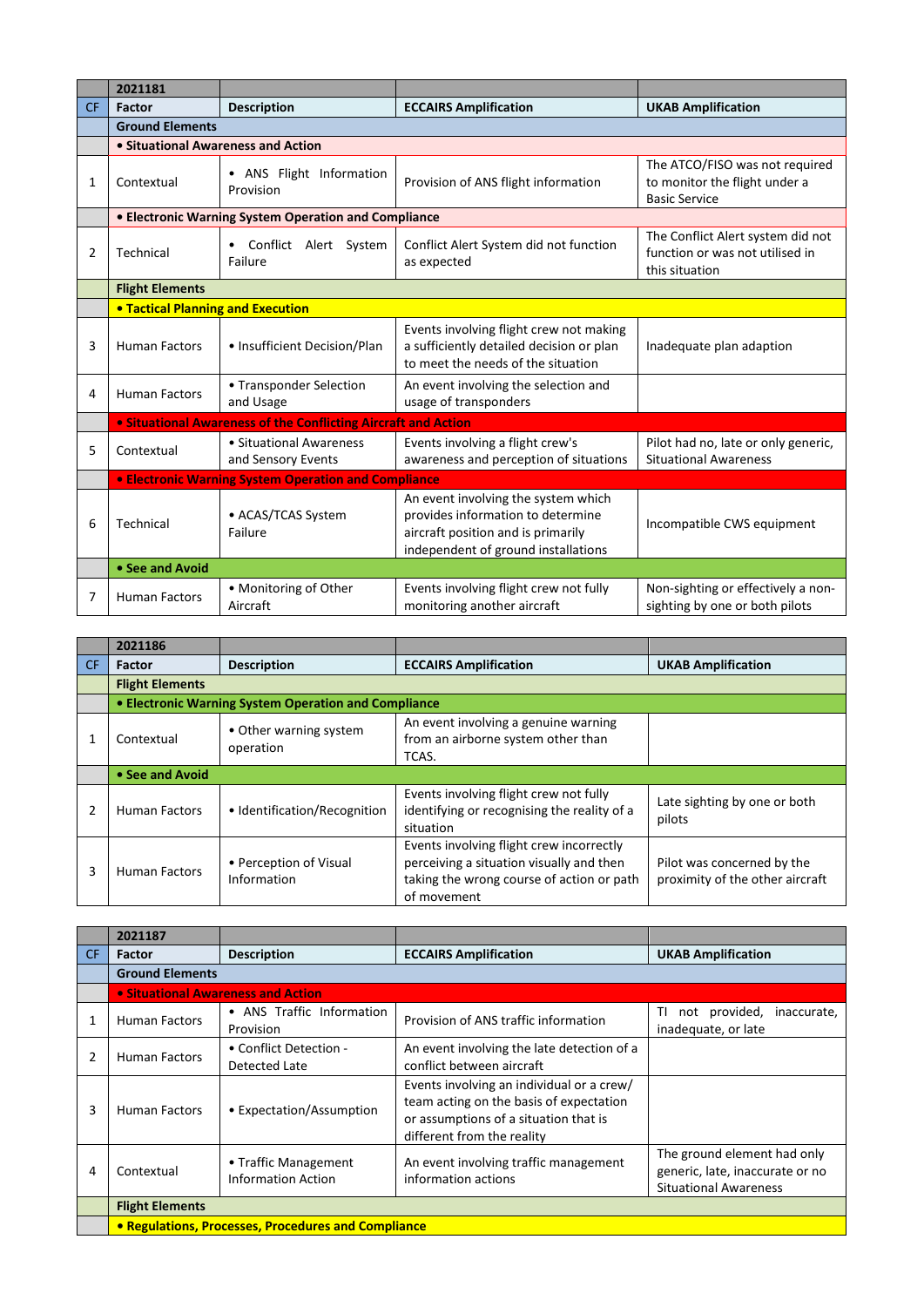| 5  | <b>Human Factors</b>                                 | • Flight Crew ATC Clearance<br>Deviation                       | An event involving a deviation from an<br>air traffic control clearance.                                                                                  |                                                                             |  |
|----|------------------------------------------------------|----------------------------------------------------------------|-----------------------------------------------------------------------------------------------------------------------------------------------------------|-----------------------------------------------------------------------------|--|
|    | <b>. Tactical Planning and Execution</b>             |                                                                |                                                                                                                                                           |                                                                             |  |
| 6  | <b>Human Factors</b>                                 | • Action Performed<br>Incorrectly                              | Events involving flight crew performing<br>the selected action incorrectly                                                                                | Incorrect or ineffective<br>execution                                       |  |
| 7  | <b>Human Factors</b>                                 | • Insufficient Decision/Plan                                   | Events involving flight crew not making a<br>sufficiently detailed decision or plan to<br>meet the needs of the situation                                 | Inadequate plan adaption                                                    |  |
|    |                                                      | • Situational Awareness of the Conflicting Aircraft and Action |                                                                                                                                                           |                                                                             |  |
| 8  | <b>Human Factors</b>                                 | • Flight crew response to<br>communications                    | An event related to the flight crew taking<br>the incorrect action following<br>communication                                                             |                                                                             |  |
| 9  | <b>Human Factors</b>                                 | • Lack of Communication                                        | Events involving flight crew that did not<br>communicate enough - not enough<br>communication                                                             | Pilot did not request additional<br>information                             |  |
| 10 | Contextual                                           | • Situational Awareness<br>and Sensory Events                  | Events involving a flight crew's<br>awareness and perception of situations                                                                                | Pilot had no, late, inaccurate or<br>only generic, Situational<br>Awareness |  |
|    | • Electronic Warning System Operation and Compliance |                                                                |                                                                                                                                                           |                                                                             |  |
| 11 | Contextual                                           | • ACAS/TCAS TA                                                 | An event involving a genuine airborne<br>collision avoidance system/traffic alert<br>and collision avoidance system traffic<br>advisory warning triggered |                                                                             |  |
|    | • See and Avoid                                      |                                                                |                                                                                                                                                           |                                                                             |  |
| 12 | <b>Human Factors</b>                                 | • Incorrect Action Selection                                   | Events involving flight crew performing<br>or choosing the wrong course of action                                                                         | Pilot flew close enough to<br>cause concern                                 |  |
| 13 | <b>Human Factors</b>                                 | • Perception of Visual<br>Information                          | Events involving flight crew incorrectly<br>perceiving a situation visually and then<br>taking the wrong course of action or path<br>of movement          | Pilot was concerned by the<br>proximity of the other aircraft               |  |

|                | 2021189                                                               |                                               |                                                                                                                                                  |                                                                        |  |  |
|----------------|-----------------------------------------------------------------------|-----------------------------------------------|--------------------------------------------------------------------------------------------------------------------------------------------------|------------------------------------------------------------------------|--|--|
| CF.            | <b>Factor</b>                                                         | <b>Description</b>                            | <b>ECCAIRS Amplification</b>                                                                                                                     | <b>UKAB Amplification</b>                                              |  |  |
|                | <b>Flight Elements</b>                                                |                                               |                                                                                                                                                  |                                                                        |  |  |
|                |                                                                       | <b>• Tactical Planning and Execution</b>      |                                                                                                                                                  |                                                                        |  |  |
| $\overline{2}$ | <b>Human Factors</b>                                                  | • Insufficient Decision/Plan                  | Events involving flight crew not making a<br>sufficiently detailed decision or plan to<br>meet the needs of the situation                        | Inadequate plan adaption                                               |  |  |
|                | <b>.</b> Situational Awareness of the Conflicting Aircraft and Action |                                               |                                                                                                                                                  |                                                                        |  |  |
| 3              | Contextual                                                            | • Situational Awareness<br>and Sensory Events | Events involving a flight crew's<br>awareness and perception of situations                                                                       | Pilot had no, late or only<br>generic, Situational Awareness           |  |  |
| 4              | <b>Human Factors</b>                                                  | Understanding/Comprehen<br>sion               | Events involving flight crew that did not<br>understand or comprehend a situation or<br>instruction                                              | Pilot did not assimilate conflict<br>information                       |  |  |
|                | • See and Avoid                                                       |                                               |                                                                                                                                                  |                                                                        |  |  |
| 5              | <b>Human Factors</b>                                                  | • Monitoring of Other<br>Aircraft             | Events involving flight crew not fully<br>monitoring another aircraft                                                                            | Non-sighting or effectively a<br>non-sighting by one or both<br>pilots |  |  |
| 6              | <b>Human Factors</b>                                                  | • Perception of Visual<br>Information         | Events involving flight crew incorrectly<br>perceiving a situation visually and then<br>taking the wrong course of action or path<br>of movement | Pilot was concerned by the<br>proximity of the other aircraft          |  |  |

|    | 2021190                                             |                                      |                                                                              |                                                           |  |
|----|-----------------------------------------------------|--------------------------------------|------------------------------------------------------------------------------|-----------------------------------------------------------|--|
| CF | Factor                                              | <b>Description</b>                   | <b>ECCAIRS Amplification</b>                                                 | <b>UKAB Amplification</b>                                 |  |
|    | <b>Ground Elements</b>                              |                                      |                                                                              |                                                           |  |
|    | • Regulations, Processes, Procedures and Compliance |                                      |                                                                              |                                                           |  |
|    | <b>Human Factors</b>                                | • ATM Regulatory Deviation           | An event involving a deviation from an<br>Air Traffic Management Regulation. | Regulations and/or procedures<br>not fully complied with  |  |
|    | • Situational Awareness and Action                  |                                      |                                                                              |                                                           |  |
|    | <b>Human Factors</b>                                | ANS Traffic Information<br>Provision | Provision of ANS traffic information                                         | not provided,<br>inaccurate,<br>ΤI<br>inadequate, or late |  |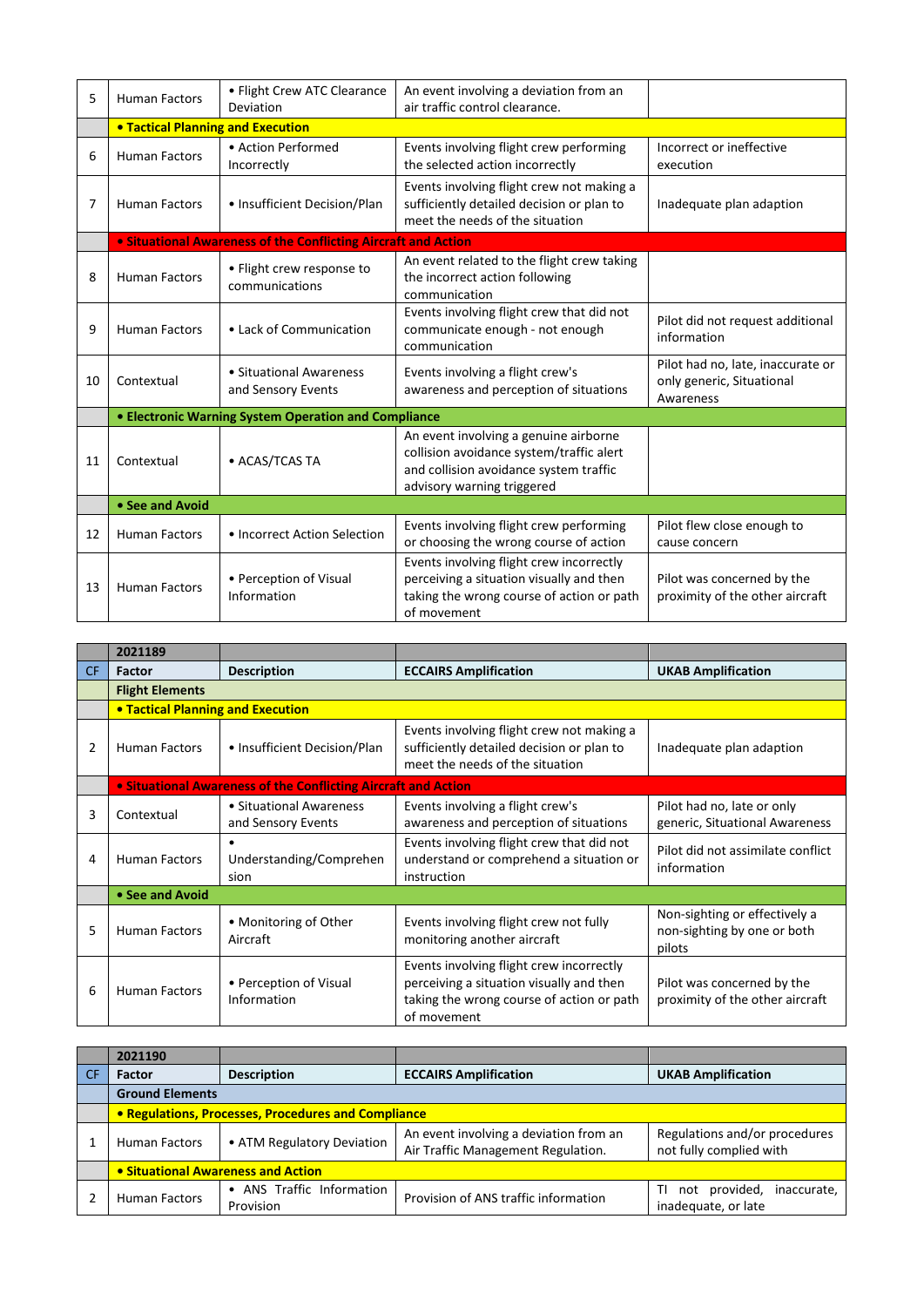| 3  | <b>Human Factors</b>                                                  | • Conflict Detection -<br><b>Detected Late</b> | An event involving the late detection of a<br>conflict between aircraft                                                                               |                                                                        |  |  |
|----|-----------------------------------------------------------------------|------------------------------------------------|-------------------------------------------------------------------------------------------------------------------------------------------------------|------------------------------------------------------------------------|--|--|
|    | <b>Flight Elements</b>                                                |                                                |                                                                                                                                                       |                                                                        |  |  |
|    | <b>• Regulations, Processes, Procedures and Compliance</b>            |                                                |                                                                                                                                                       |                                                                        |  |  |
| 4  | <b>Human Factors</b>                                                  | • Use of policy/Procedures                     | Events involving the use of the relevant<br>policy or procedures by flight crew                                                                       | Regulations and/or procedures<br>not complied with                     |  |  |
|    | <b>. Tactical Planning and Execution</b>                              |                                                |                                                                                                                                                       |                                                                        |  |  |
| 5  | <b>Human Factors</b>                                                  | • Action Performed<br>Incorrectly              | Events involving flight crew performing<br>the selected action incorrectly                                                                            | Incorrect or ineffective<br>execution                                  |  |  |
| 6  | <b>Human Factors</b>                                                  | • Insufficient Decision/Plan                   | Events involving flight crew not making a<br>sufficiently detailed decision or plan to<br>meet the needs of the situation                             | Inadequate plan adaption                                               |  |  |
| 7  | <b>Human Factors</b>                                                  | • Monitoring of<br>Environment                 | Events involving flight crew not to<br>appropriately monitoring the<br>environment                                                                    | Did not avoid/conform with the<br>pattern of traffic already<br>formed |  |  |
|    | <b>• Situational Awareness of the Conflicting Aircraft and Action</b> |                                                |                                                                                                                                                       |                                                                        |  |  |
| 8  | Contextual                                                            | • Situational Awareness<br>and Sensory Events  | Events involving a flight crew's<br>awareness and perception of situations                                                                            | Pilot had no, late or only<br>generic, Situational Awareness           |  |  |
|    | <b>• Electronic Warning System Operation and Compliance</b>           |                                                |                                                                                                                                                       |                                                                        |  |  |
| 9  | Technical                                                             | • ACAS/TCAS System<br>Failure                  | An event involving the system which<br>provides information to determine<br>aircraft position and is primarily<br>independent of ground installations | Incompatible CWS equipment                                             |  |  |
|    | • See and Avoid                                                       |                                                |                                                                                                                                                       |                                                                        |  |  |
| 10 | <b>Human Factors</b>                                                  | • Distraction - Job Related                    | Events where flight crew are distracted<br>for job related reasons                                                                                    |                                                                        |  |  |
| 11 | <b>Human Factors</b>                                                  | · Identification/Recognition                   | Events involving flight crew not fully<br>identifying or recognising the reality of a<br>situation                                                    | Late sighting by one or both<br>pilots                                 |  |  |
| 12 | <b>Human Factors</b>                                                  | • Incorrect Action Selection                   | Events involving flight crew performing<br>or choosing the wrong course of action                                                                     | Pilot flew close enough to<br>cause concern                            |  |  |

|           | 2021191                                                        |                                               |                                                                                                               |                                                                                                 |  |  |
|-----------|----------------------------------------------------------------|-----------------------------------------------|---------------------------------------------------------------------------------------------------------------|-------------------------------------------------------------------------------------------------|--|--|
| <b>CF</b> | <b>Factor</b>                                                  | <b>Description</b>                            | <b>ECCAIRS Amplification</b>                                                                                  | <b>UKAB Amplification</b>                                                                       |  |  |
|           | <b>Ground Elements</b>                                         |                                               |                                                                                                               |                                                                                                 |  |  |
|           |                                                                | • Manning and Equipment                       |                                                                                                               |                                                                                                 |  |  |
| 1         | <b>Human Factors</b>                                           | • ATM Leadership and<br>Supervision           | An event related to the leadership and<br>supervision of ATM activities.                                      |                                                                                                 |  |  |
|           | • Situational Awareness and Action                             |                                               |                                                                                                               |                                                                                                 |  |  |
| 2         | <b>Human Factors</b>                                           | • ANS Traffic Information<br>Provision        | Provision of ANS traffic information                                                                          | not provided,<br>TI.<br>inaccurate,<br>inadequate, or late                                      |  |  |
| 3         | <b>Human Factors</b>                                           | • Conflict Detection - Not<br>Detected        | An event involving Air Navigation<br>Services conflict not being detected.                                    |                                                                                                 |  |  |
| 4         | <b>Human Factors</b>                                           | • Task Monitoring                             | Events involving an individual or a crew/<br>team not appropriately monitoring their<br>performance of a task | Controller engaged in other<br>tasks                                                            |  |  |
|           | • Electronic Warning System Operation and Compliance           |                                               |                                                                                                               |                                                                                                 |  |  |
| 5         | Technical                                                      | • STCA Warning                                | An event involving the triggering of a<br>Short Term Conflict Alert (STCA) Warning                            |                                                                                                 |  |  |
|           | <b>Flight Elements</b>                                         |                                               |                                                                                                               |                                                                                                 |  |  |
|           | <b>. Tactical Planning and Execution</b>                       |                                               |                                                                                                               |                                                                                                 |  |  |
| 6         | <b>Human Factors</b>                                           | • Communications by Flight<br>Crew with ANS   | An event related to the communications<br>between the flight crew and the air<br>navigation service.          | Pilot did not request<br>appropriate ATS service or<br>communicate with appropriate<br>provider |  |  |
|           | • Situational Awareness of the Conflicting Aircraft and Action |                                               |                                                                                                               |                                                                                                 |  |  |
| 7         | Contextual                                                     | • Situational Awareness<br>and Sensory Events | Events involving a flight crew's<br>awareness and perception of situations                                    | Pilot had no, late or only<br>generic, Situational Awareness                                    |  |  |
| 8         | <b>Human Factors</b>                                           | • Unnecessary Action                          | Events involving flight crew performing<br>an action that was not required                                    | Pilot was concerned by the<br>proximity of the other aircraft                                   |  |  |
|           | • Electronic Warning System Operation and Compliance           |                                               |                                                                                                               |                                                                                                 |  |  |